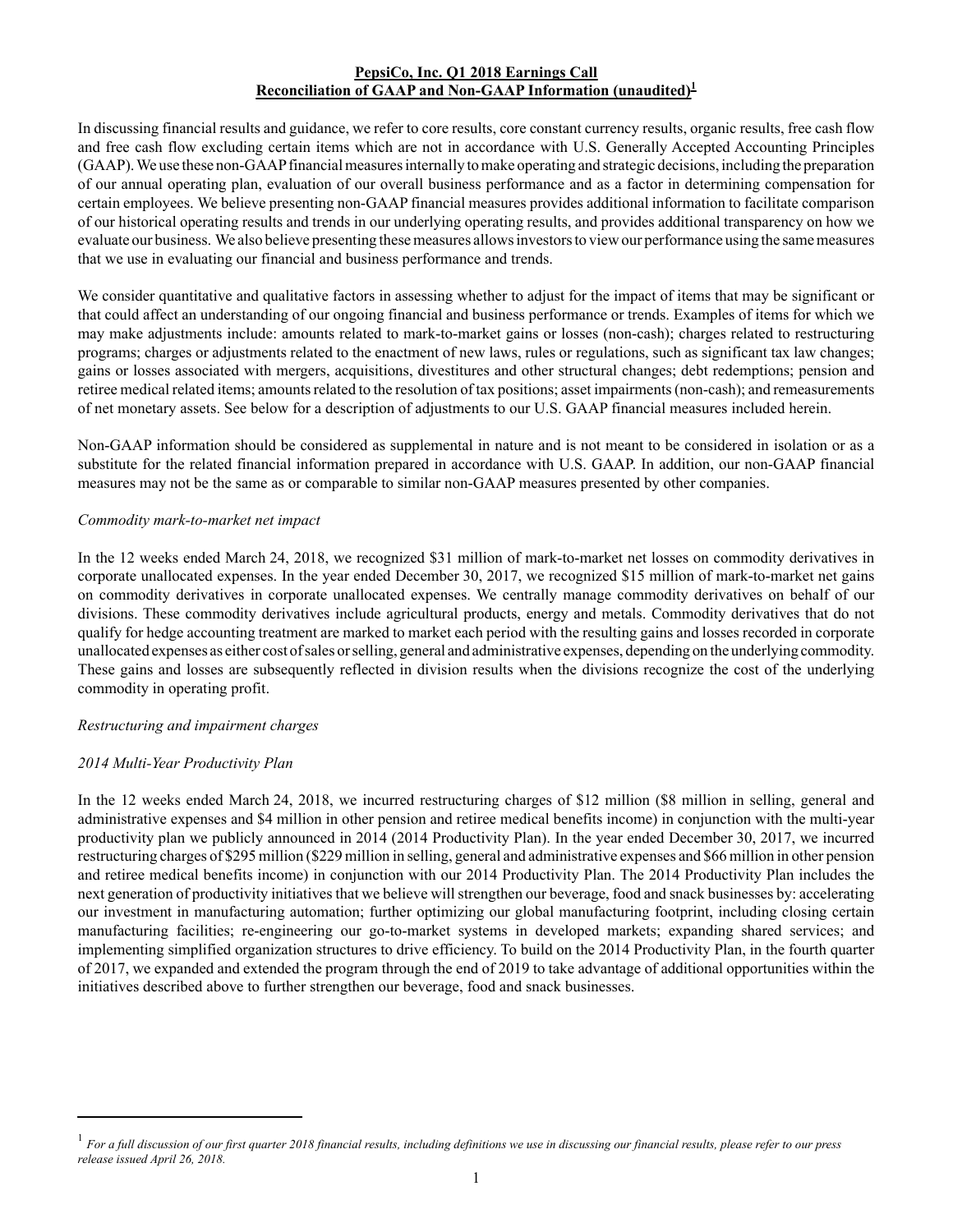## *Provisional net tax expense related to the Tax Cuts and Jobs Act (TCJ Act)*

During the fourth quarter of 2017, the TCJ Act was enacted in the United States. Among its many provisions, the TCJ Act imposed a mandatory one-time transition tax on undistributed international earnings and reduced the U.S. corporate income tax rate from 35% to 21%, effective January 1, 2018. As a result of the enactment of the TCJ Act, we recognized a provisional transition tax expense of \$1 million in the first quarter of 2018, in addition to the provisional net tax expense of \$2.5 billion recognized in the fourth quarter of 2017.

The changes in the TCJ Act are broad and complex and we continue to examine the impact the TCJ Act may have on our business and financial results.The recorded impact of the TCJ Act is provisional and the final amount may differ from the above estimates, possibly materially, due to, among other things, changes in estimates, interpretations and assumptions we have made, changes in Internal Revenue Service interpretations, the issuance of new guidance, legislative actions, changes in accounting standards or related interpretations in response to the TCJ Act and future actions by states within the United States that have not currently adopted the TCJ Act.

## *Free cash flow excluding certain items*

Free cash flow excluding certain items is an important measure used to monitor our cash flow performance. We believe this non-GAAP measure provides investors additional useful information when evaluating our cash from operating activities. Adjustments to get to free cash flow excluding certain items include: discretionary pension contributions, payments related to restructuring charges, and the tax impacts associated with each of these items, as applicable. In future years, we expect this measure to exclude payments related to the provisional mandatory transition tax liability of approximately \$5 billion, which we currently expect to be paid over the period 2019 to 2026 under the provisions of the TCJ Act.

## *2018 guidance*

Our 2018 organic revenue growth guidance excludes the impact of acquisitions, divestitures and other structural changes, sales and certain other taxes and foreign exchange translation. Our 2018 core tax rate guidance and 2018 core constant currency EPS growth guidance exclude the commodity mark-to-market net impact included in corporate unallocated expenses and restructuring and impairment charges. Our 2018 core constant currency EPS growth guidance also excludes the impact of foreign exchange translation. We are unable to reconcile our full year projected 2018 organic revenue growth to our full year projected 2018 reported net revenue growth because we are unable to predict the 2018 impact of foreign exchange due to the unpredictability of future changes in foreign exchange rates and because we are unable to predict the occurrence or impact of any acquisitions, divestitures or other structural changes. We are also not able to reconcile our full year projected 2018 core tax rate to our full year projected 2018 reported tax rate and our full year projected 2018 core constant currency EPS growth to our full year projected 2018 reported EPS growth because we are unable to predict the 2018 impact of foreign exchange or the mark-to-market net impact on commodity derivatives due to the unpredictability of future changes in foreign exchange rates and commodity prices. Therefore, we are unable to provide a reconciliation of these measures.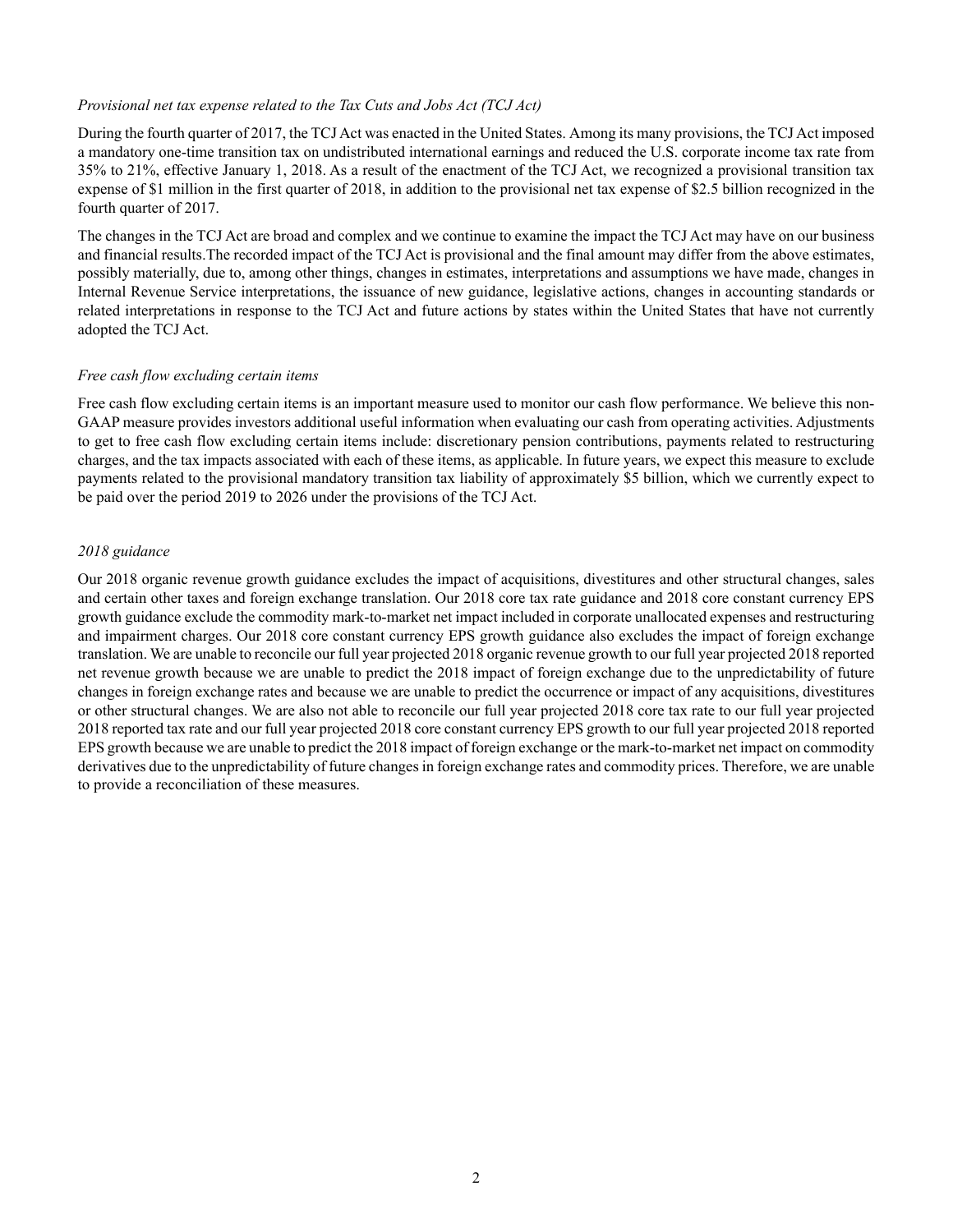### **PepsiCo, Inc. and Subsidiaries Reconciliation of GAAP and Non-GAAP Information (unaudited)**

| <b>Diluted EPS Reconciliation</b>                  | 12 Weeks<br>Ended |      |
|----------------------------------------------------|-------------------|------|
|                                                    | 3/24/2018         |      |
| Reported Diluted EPS                               | S                 | 0.94 |
| Commodity Mark-to-Market Net Impact                |                   | 0.02 |
| Restructuring and Impairment Charges               |                   | 0.01 |
| Provisional Net Tax Expense Related to the TCJ Act |                   |      |
| Core Diluted EPS                                   |                   | 0.96 |

## **Effective Tax Rate Reconciliation** 12 Weeks

|                                                              | Ended     |               |
|--------------------------------------------------------------|-----------|---------------|
|                                                              | 3/24/2018 |               |
| Reported Effective Tax Rate                                  | 18.3 $%$  |               |
| Impact of Commodity Mark-to-Market Net Impact                | 0.1       |               |
| Impact of Restructuring and Impairment Charges               | (0.1)     |               |
| Impact of Provisional Net Tax Expense Related to the TCJ Act | (0.1)     |               |
| Core Effective Tax Rate                                      | 18.3      | $\frac{0}{0}$ |

| <b>Net Revenue Growth Reconciliation</b>               | 12 Weeks<br>Ended |  |
|--------------------------------------------------------|-------------------|--|
|                                                        | 3/24/2018         |  |
| Reported Net Revenue Growth                            | $4\frac{9}{6}$    |  |
| Impact of Foreign Exchange Translation                 | (2)               |  |
| Impact of Acquisitions and Divestitures                |                   |  |
| Impact of Sales and Certain Other Taxes <sup>(a)</sup> |                   |  |
| Impact of Excluding North America Beverages (NAB)      |                   |  |
| Organic Revenue Growth Excluding NAB                   | 5 %               |  |

| <b>Operating Profit Growth Reconciliation</b>                            | 12 Weeks<br>Ended<br>3/24/2018 |
|--------------------------------------------------------------------------|--------------------------------|
| Reported Operating Profit Growth                                         | $(3) \%$                       |
| Impact of Commodity Mark-to-Market Net Impact                            | 6                              |
| Impact of Restructuring and Impairment Charges                           | (6)                            |
| Core Operating Profit Growth                                             | (3)                            |
| Impact of One-Time Front Line Bonus <sup>(b)</sup>                       | 4.5                            |
| Impact of Excluding NAB (without One-Time Front Line Bonus)              |                                |
| Core Operating Profit Growth Excluding NAB and One-Time Front Line Bonus | $7\frac{9}{6}$                 |

<sup>a)</sup> Represents the impact of the exclusion from net revenue of prior year sales, use, value-added and certain excise taxes assessed by governmental authorities on revenue*producing transactions that were not already excluded based on the accounting policy election taken in conjunction with the adoption of the revenue recognition guidance. (b) Bonus extended to certain U.S. employees in connection with the TCJ Act.*

*Note – Certain amounts above may not sum due to rounding. 3*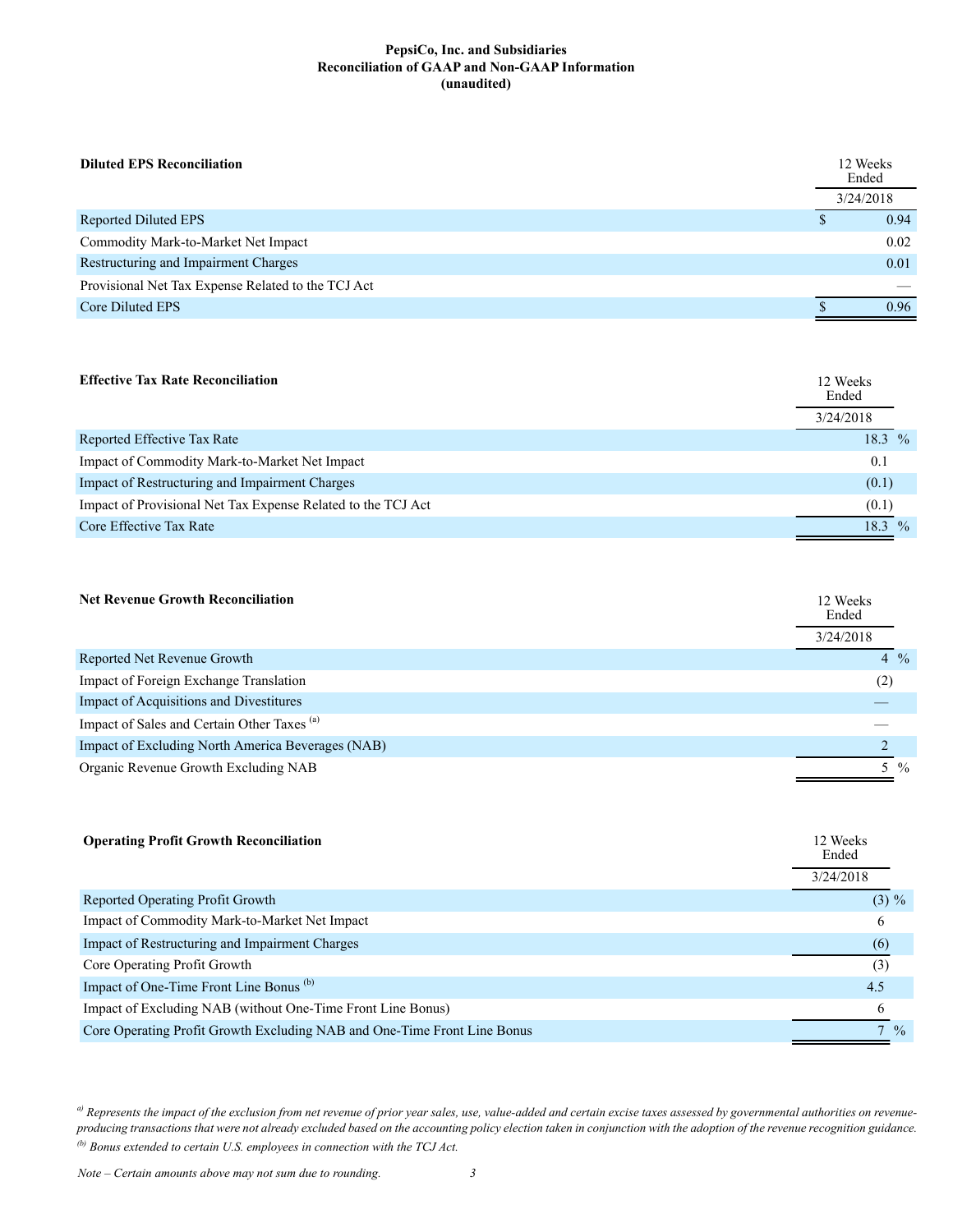### **PepsiCo, Inc. and Subsidiaries Reconciliation of GAAP and Non-GAAP Information (unaudited)**

#### **Developing and Emerging Markets Net Revenue Growth Reconciliations**

| $\overline{\phantom{a}}$<br>- -                        | <b>Ouarter Ended</b> |               |                 |  |
|--------------------------------------------------------|----------------------|---------------|-----------------|--|
|                                                        | 3/24/2018            |               | 12/30/2017      |  |
| Reported Net Revenue Growth                            | $12 \frac{9}{6}$     |               | $7 \frac{0}{0}$ |  |
| Impact of Foreign Exchange Translation                 | (5)                  |               | (1)             |  |
| Impact of Acquisitions and Divestitures                |                      |               |                 |  |
| Impact of Sales and Certain Other Taxes <sup>(a)</sup> |                      |               |                 |  |
| Organic Revenue Growth                                 | 8.                   | $\frac{0}{0}$ | $\frac{9}{6}$   |  |

| <b>Net Revenue Year-over-Year Growth Reconciliations</b> | 12 Weeks Ended 3/24/2018          |                                                                                                                    |                 |                              |         |                  |
|----------------------------------------------------------|-----------------------------------|--------------------------------------------------------------------------------------------------------------------|-----------------|------------------------------|---------|------------------|
|                                                          | Reported Net<br>Revenue<br>Growth | Impact of<br>Impact of<br>Sales and<br>Foreign<br>Certain Other<br>Exchange<br>Taxes <sup>(a)</sup><br>Translation |                 | Organic<br>Revenue<br>Growth |         |                  |
| Latin America                                            |                                   |                                                                                                                    |                 |                              |         |                  |
| Mexico                                                   | 22 %                              | $(12) \%$                                                                                                          | $\qquad \qquad$ | $\frac{0}{0}$                |         | $10 \frac{9}{6}$ |
| <b>Brazil</b>                                            | $15 \frac{9}{6}$                  | $3 \frac{9}{6}$                                                                                                    |                 | $-$ %                        |         | 18 %             |
| Argentina                                                | $(3) \%$                          | $22 \frac{9}{6}$                                                                                                   |                 | $\frac{0}{0}$                |         | 20 %             |
| Asia, Middle East & North Africa (AMENA)                 |                                   |                                                                                                                    |                 |                              |         |                  |
| China                                                    | DD $%$                            | $(HSD)$ %                                                                                                          |                 | $-$ %                        | DD $\%$ |                  |
| India                                                    | DD $%$                            | $(MSD)$ %                                                                                                          |                 | $-$ %                        | DD $\%$ |                  |
| Egypt                                                    | DD $%$                            | $(LSD)$ %                                                                                                          |                 | $-$ %                        | DD $\%$ |                  |
| Pakistan                                                 | DD $%$                            | MSD %                                                                                                              |                 | $-$ %                        | DD $%$  |                  |
| Europe Sub-Saharan Africa (ESSA)                         |                                   |                                                                                                                    |                 |                              |         |                  |
| Turkey                                                   | $11 \frac{9}{6}$                  | $2 \frac{9}{6}$                                                                                                    |                 | $3 \frac{9}{6}$              |         | $17 \frac{9}{6}$ |
| Poland                                                   | 40 %                              | $(24)$ %                                                                                                           |                 | $-$ %                        |         | $17 \frac{9}{6}$ |
| Russia                                                   | $HSD$ %                           | $(MSD)$ %                                                                                                          |                 | $-$ %                        | MSD %   |                  |
| South Africa                                             | DD $%$                            | $(DD)$ %                                                                                                           |                 | $-$ %                        | MSD %   |                  |
| <b>United Kingdom</b>                                    | DD $%$                            | (DD) $%$                                                                                                           |                 | $-$ %                        | LSD $%$ |                  |
| Spain                                                    | DD $%$                            | $(DD)$ %                                                                                                           | LSD $\%$        |                              | LSD $%$ |                  |
| France                                                   | DD $%$                            | (DD) $%$                                                                                                           | LSD $%$         |                              | MSD %   |                  |
| Germany                                                  | DD $%$                            | $(DD)$ %                                                                                                           |                 | $-$ %                        | HSD %   |                  |

## **International Divisions Operating Profit Growth Reconciliation**

| International Divisions Operating Profit Growth Reconciliation | 12 Weeks Ended 3/24/2018 |                    |                     |
|----------------------------------------------------------------|--------------------------|--------------------|---------------------|
|                                                                | Latin America            | <b>ESSA</b>        | <b>AMENA</b>        |
| Reported Operating Profit Growth                               | 42 $\frac{9}{6}$         | $23 \frac{9}{6}$   | $10 \frac{9}{6}$    |
| Impact of Restructuring and Impairment Charges                 | (16)                     | (1)                |                     |
| Core Operating Profit Growth                                   | 27                       | 21                 |                     |
| Impact of Foreign Exchange Translation                         | (10)                     | (13)               | (4)                 |
| Core Constant Currency Operating Profit Growth                 | $17 \frac{9}{6}$         | $\frac{0}{0}$<br>9 | $\frac{0}{0}$<br>10 |

<sup>(a)</sup> Represents the impact of the exclusion from net revenue of prior year sales, use, value-added and certain excise taxes assessed by governmental authorities on revenue*producing transactions that were not already excluded based on the accounting policy election taken in conjunction with the adoption of the revenue recognition guidance.*